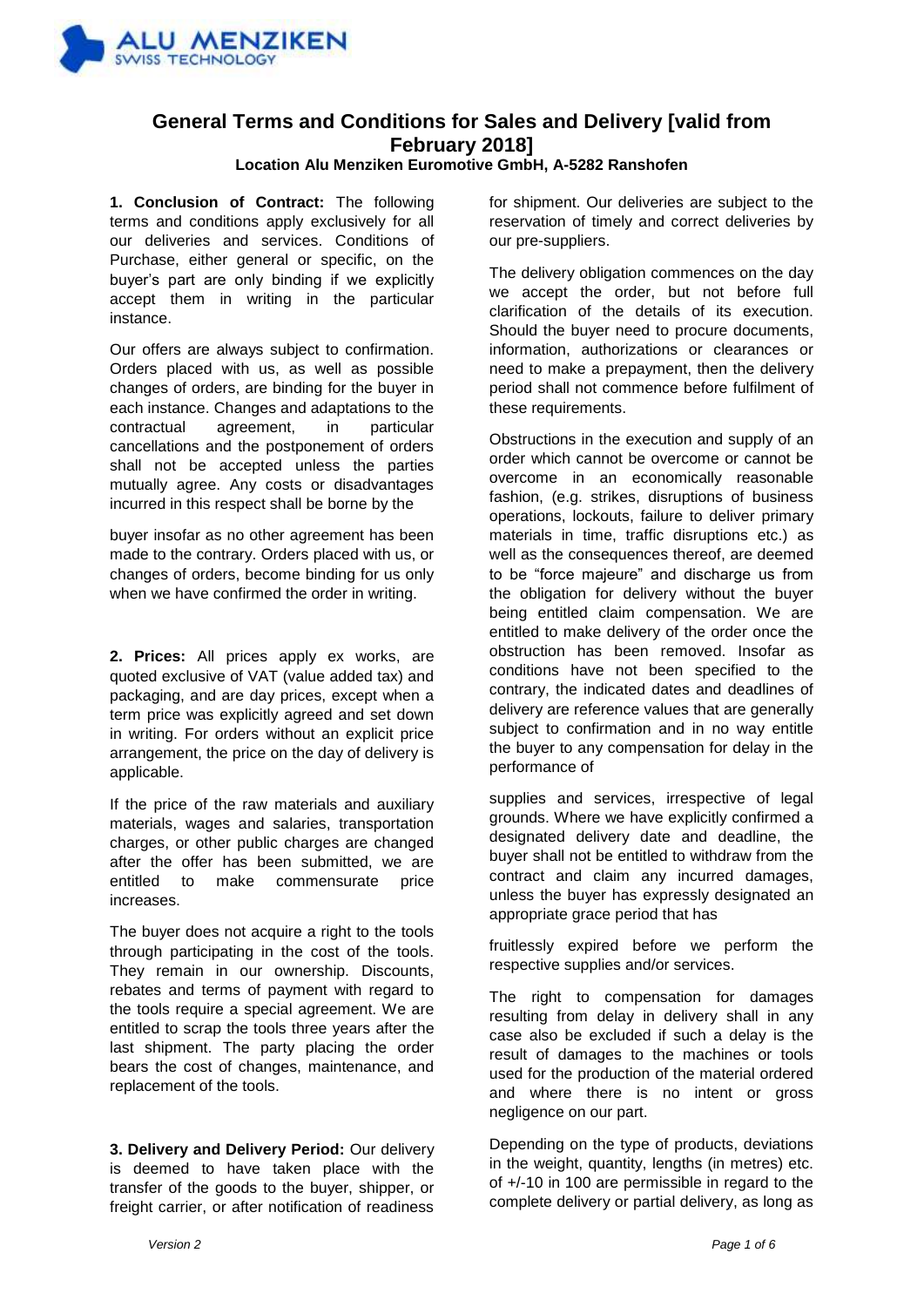no other arrangement has been made in our respectively applicable technical delivery conditions. The units of quantity calculated by us (in all cases the weight being determined at the factory, but in special cases also production numbers, metre measurements etc.) are definitive for calculating the value of the invoice.

**4. Acceptance:** Formal acceptance of material supplied by us is only applicable if this is specified in the corresponding materials standards or if this was expressly agreed at the time of placing the order.

Acceptance must be made within an appropriate period, however not later than two weeks after the announcement of acceptance readiness, at the expense of the party placing the order. If this does not take place, formal acceptance shall be deemed to have been performed. In this case, we are entitled to send the material or to store it at the expense and risk of the buyer. Any export documents required are to be obtained by the buyer.

**5. Packaging:** If the vendor considers that packaging is necessary, it will be provided in all instances to the usual commercial standard, at the cost of the buyer. Returned packaging materials will not be accepted by us.

**6a. Freight and insurance:** The freight charges and possible insurance costs for the shipment, at the buyer's request, will be debited to the buyer. The execution of special shipping and forwarding instructions given by the buyer takes place at the risk and expense of the buyer.

The shipment route and the means of shipment, as well as the shipper and freight carrier, are determined by us. To the extent legally permissible, we shall not be held liable for selections made in this respect. Upon request and at the expense of the buyer, we will purchase an appropriate transport

insurance policy in favor of the buyer.

**6b. Transfer of the risk and receipt:** The risk transfers to the buyer shall be at the latest with the shipment of the delivery parts, and this also applies when part deliveries are made or the supplier has taken on additional services, e.g. shipping charges or delivery and installation.

Delivered articles, even if they exhibit insignificant defects, are to be accepted by the buyer, without prejudice to his rights in accordance with the section "Guarantee". Part deliveries are permitted.

**7. Shipment and default of acceptance:**  Failure to distribute the required forwarding instructions in good tome or to collect the goods puts the buyer in default of acceptance. Without taking into account other rights to which we are entitled in such an eventuality (compensation), we may arrange shipment for the buyer at our own discretion. Any extra costs or damages resulting from this are to be borne by the buyer or reimbursed to us by the buyer.

If the buyer does not accept our shipment, where this is made correctly, or the required delivery documents, then our order is fulfilled and the buyer is obliged to make full payment. In this case, we are entitled to store the material at the expense and risk of the buyer.

**8. Analyses and measuring tolerances:** In all instances, our analyses and analysis methods are definitive. Should their accuracy be questioned, an independent analysis is to be conducted by a body which is to be determined mutually. The buyer shall bear the costs for this.

Existing EN (or DIN) standards apply to the agreed specifications, unless something else has been expressly agreed in writing. Otherwise our technical delivery conditions are applicable.

**9. Liability / Guarantee:** To the extent permitted by law, we (including our subsidiaries, affiliates, officers, directors, employees, agents, subcontractors, etc.) shall not be held liable, irrespective of the legal grounds, for any claims to damages due to slight negligence, the replacement of consequential/subsequent damages (in particular resulting from production disruptions or interruptions in operations), lost profit, nonachieved savings, loss of interest/ revenues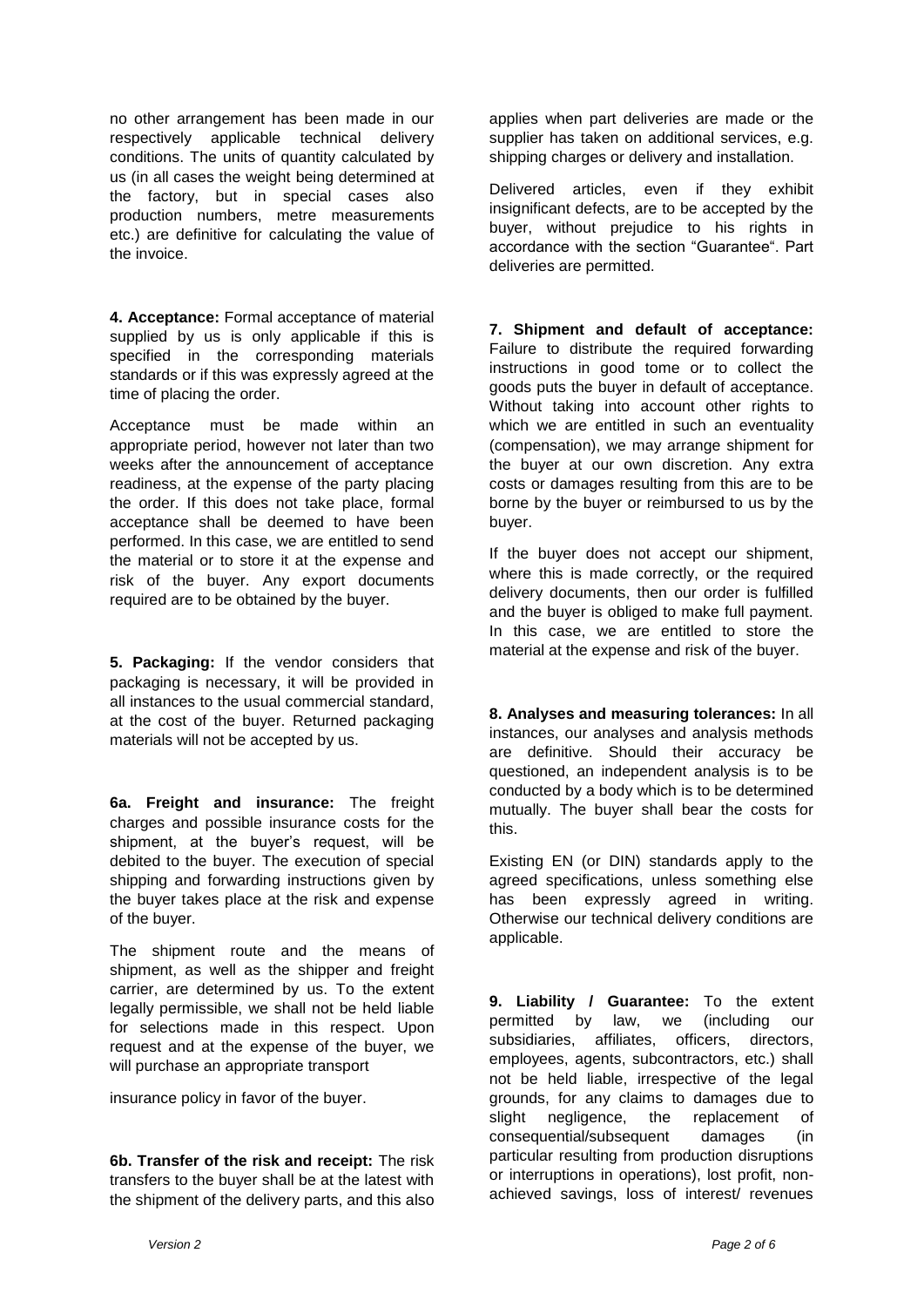and replacement of pure financial loss. Furthermore, our total liability, irrespective of the legal grounds, is limited to a maximum of 100% of the contract value of the individual damage-causing deliveries (to the exclusion of any surcharges for shipping, packaging, storage and customs). This limitation of total liability includes any reimbursement of expenses, claims to warranty or individually agreed guarantees. All claims for recourse of the buyer or of third parties attributable to the buyer arising from product liability shall be excluded unless the recourse claimant proves that the product defect is the result of gross negligence on our part.

The guarantee period begins with the day of the announcement of readiness for dispatch and/or with the day of the delivery and ends after 6 months (with multi-shift operation after 3 months). A written notice of defect is required to lodge a claim for a defect, to be submitted in case of visible defects immediately upon receipt of goods, and in case of hidden defects immediately after their discovery.

When formal acceptance has been agreed, the declaration of defects is no longer available for defects which could have been determined under the scope of the agreed acceptance procedure.

We shall be liable for the parts of the product which come from pre-suppliers only under the guarantee claims available to us in respect of the pre-supplier. A pre-condition for the acknowledgment of a defect is that the product has been used in accordance with its quality criteria.

In cases of products being provided to us for machining purposes, the only check made at the time of delivery is an identification check (for quantity, packaging). Should defects become apparent during processing, the party providing the products/client is obliged to discharge us from responsibility, despite the lack of notification of the defect.

Should a defect be recognised by us, then we reserve the right to decide whether to take the product back at the calculated price, to rectify the defect, or to make a replacement shipment upon return of the product. Claims extending beyond this, and particularly claims for compensation, are excluded. The buyer is not

entitled to withdraw from the contract because of defects in the shipment.

**10. Force majeure:** Events due to force majeure and other circumstances outside our influence occurring to us or to our pre-suppliers entitle us to postpone the delivery period for as long as our operations are impaired or to withdraw partially or completely from the contract, without any obligation to pay damages.

**11a. Limitation of liability:** If deliveries are made according to designs or other data from the buyer and the rights of a third party have thereby been infringed, in particular patent rights, the buyer is to release us from any claims, including for compensation. Other claims shall be excluded, except in instances of deliberate intent or gross negligence. In case of loss of or damage to the designs and samples provided, liability for chance events and minor negligence is excluded. The buyer has to prove that gross negligence has occurred. We insure ourselves against such eventualities only at the express order and expense of the buyer.

Claims for compensation by the party placing the order, irrespective of the legal basis for these, and particularly from non-permitted action, manufacturer's liability, inaccurate consultation or failure to consult, a positive breach of obligation, default on closure of a contract, or impossibility to perform, are excluded for minor negligence on the part of the supplier.

**11b. Supplier's copyright protection:** Documents and drawings left with the party placing the order, as well as design services supplied by us, may only be used by the party placing the order for the intended purpose, and may neither be used without our agreement by that party for another purpose, nor made available to a third party. The party placing the order shall be liable for the full extent of the damage and depending on the degree of responsibility for each infringement of this regulation.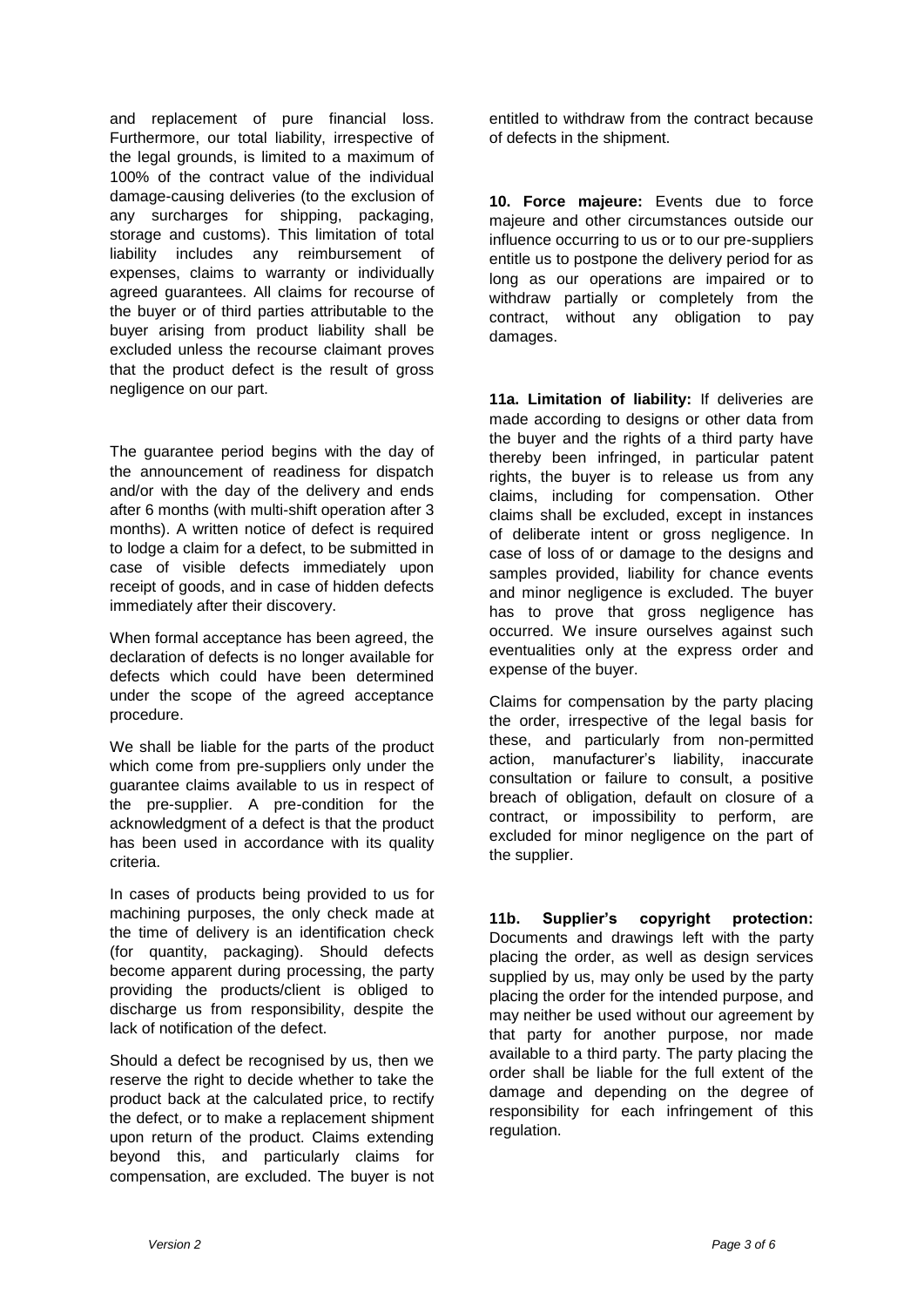**12. Withdrawal:** If the terms of payment have not been fulfilled or if circumstances become known which call into question the creditworthiness of the buyer, from the viewpoint of the banks and credit insurers, we are entitled, without consideration of earlier agreements contradicting this, to carry out our remaining shipments and services only against prepayment or payment of some other security, or to withdraw from the contract and to require compensation because of non-performance.

**13. Payment:** The invoice amount is to be paid in accordance with the agreed terms of payment. The payment is to be made in the agreed currency, by transfer to one of our bank accounts. Taking up a discount for cash presupposes that no other outstanding payments exist.

Cheques or bills of exchange require special agreement and are only accepted as payment, with interests and bank charges are debited to the buyer. Payments by bill of exchange do not entitle the buyer to a discount for cash. The buyer is not entitled to withhold payments for whatever reason. Compensation against counterclaims requires an explicit agreement.

In the event of default of payment or if we gain knowledge of payment difficulties, we are entitled to demand immediate payment of all open receivables and put a simultaneous stop on further deliveries (loss of delivery dates), to withdraw from all unfulfilled contracts and to retain received pre-payments until another form of compensation has been decided upon or to offset these against our receivables. Irrespective of this, we are entitled to fulfil deliveries still outstanding against pre-payment or payment of a security.

In the case of default, we are entitled to calculate interest at 7% over the EURIBOR rate applicable to each specific case. In case of default, all notification and collection charges are debited to the buyer.

Payments are always credited to the oldest open invoice or receivable. Expenses arising in connection with money transfers or on basis of documentary collections and documentary credits on our deliveries in the buyer country or destination country are debited to the buyer. Prohibitions on cession and all other applicable contract conditions expressed in the client's

"General Terms and Conditions of Business and Purchasing" are deemed to be unwritten!

**14. Collateral and Reservation of title:** We are entitled to appropriate, customary and recoverable securities for receivables based on the type and scope of supplies and/or services, especially with respect to payment claims. In any case, individually or intermittently nonenforced

security claims shall not constitute a renouncement of provision of such securities. Insofar as the buyerhas provided materials or production tools to us in connection with the supplies and/or services, these shall also serve as security for all our claims arising from the respective business transaction and for any similar successive individual transactions based on the supply relationship, including any balance claims from current accounts.

All goods delivered remain our property until all obligations have been met in full (goods subject to reservation of title). In the event of attachment or other claims on the goods by a third party, the buyer is obliged to advise of the reservation of title and to inform us immediately thereof.

In case of actions by the party placing the order contrary to the terms of contract, particularly default of payment, instances of reasonable doubt concerning the buyer's creditworthiness, non-payment of receivables, the application for or opening of restructuring or insolvency proceedings or any other proceedings with similar effect, the supplier is entitled to take the goods back and the party placing the order is obliged to surrender them. Taking goods back or attachment only constitutes withdrawal from contract where this is explicitly declared by the supplier in writing.

If the party placing the order processes our goods subject to reservation of title into another product, then we are entitled to proportionate co-ownership rights to the new product.

If the product is sold, then our entitlements hold good for the third party, whereby the buyer is obliged to inform the seller about this and hereby assigns to the seller all entitlements arising for him/her from the sale. At our request, the buyer is obliged to inform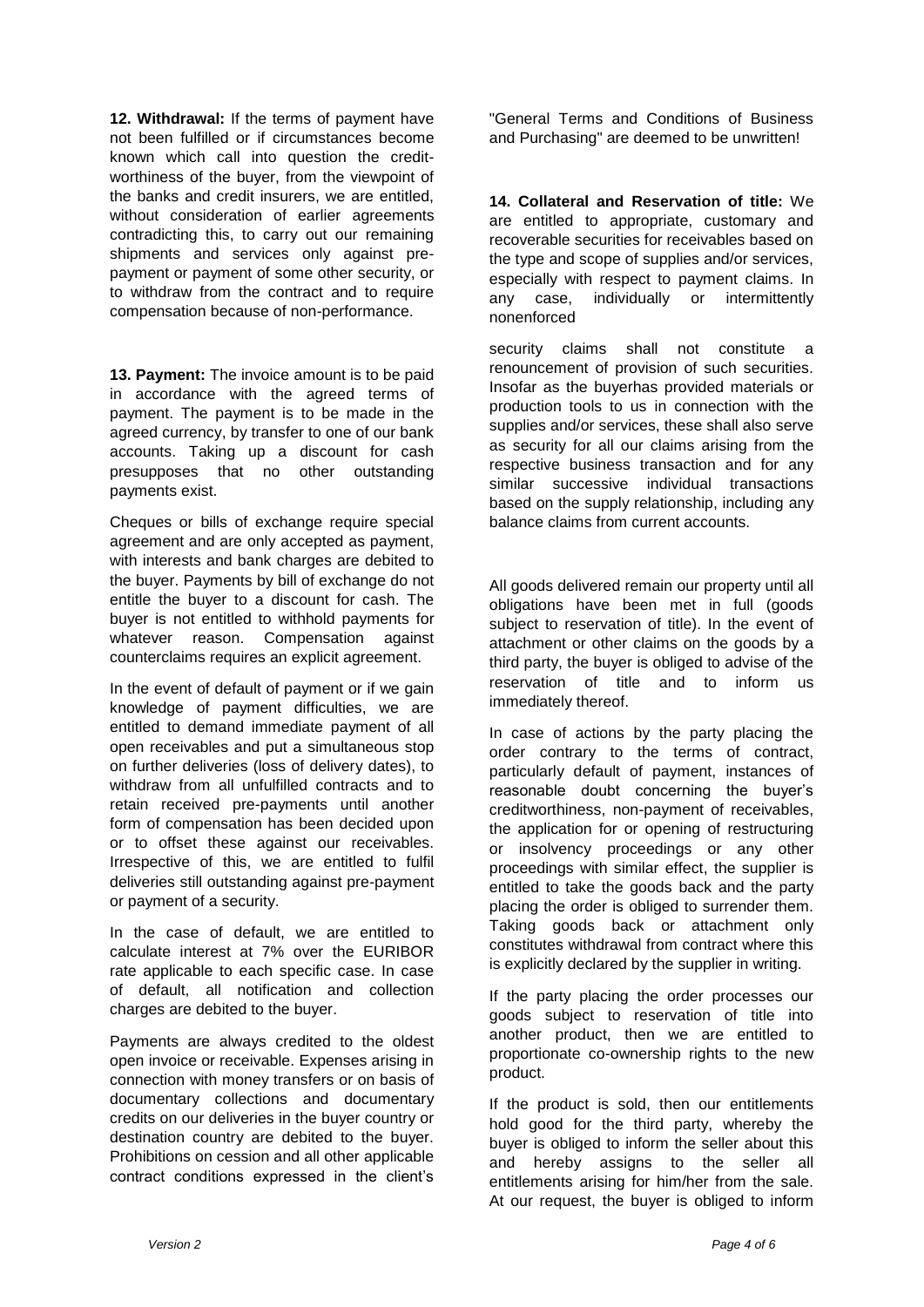the customer of the assignment of claims. If the buyer processes, mixes or combines our product with other products not belonging to us into a new product, then the buyer transfers us the rights of ownership to the new thing or item in the amount of the value of product that stands in reservation of title, as invoiced.

The buyer shall store the new object or item free of charge to us. However, we are entitled to visit the buyer's warehouse at any time in order to demand surrender of the product in our ownership, against credit of its sale value, and to prevent the sale of the product still subject to reservation of title.

**14.a. Reservation of title with regard to deliveries to buyers outside Austria:**  Notwithstanding item 14, deliveries to buyers outside Austria will only be effected on the basis of the reservation of title described in more detail below. This also applies to all future deliveries even if no explicit reference is made to it.

1. We retain the title in the delivered item up to and until all demands have been paid in full (including all and any claims for payment of current account balance) to which we are/will be entitled vis-à-vis the buyer on whatever legal grounds now or in future. We are entitled to take the sold item back if the buyer acts contrary to contract.

2. The buyer is obliged to treat the sold item with care as long as the title has not yet passed to him/her. The buyer shall in particular be obliged to take out sufficient theft, fire and water damage insurance at his/her expense to cover the replacement value of the item. If maintenance or inspection work needs to be carried out, the buyer shall carry out each of these tasks in due time at his/her expense. As long as the title has not been passed to the buyer, s/he shall inform us immediately in writing if the delivered item is pledged or subject to any other intervention by third parties. If the third party is not able to reimburse the legal expenses and extrajudicial costs of the legal action, the buyer shall be liable for the damage suffered by us.

3. The buyer is entitled to resell the retained goods in the normal course of business. The buyer hereby assigns the claims of the third buyer resulting from the resale of the retained goods to us; these claims shall be to the amount of the final invoice value (including value added tax). This assignment will be valid irrespective of whether the item is resold after processing or without processing. The buyer shall remain entitled to collect the claim even after assignment. Our entitlement to collect the claim ourselves shall not be affected thereby. We will, however, not collect the claim as long as the buyer meets his/her payment obligations from the revenue gained, as long as s/he is not in default, and in particular as long as no application for institution of insolvency proceedings has been made, and as long as payments have not been stopped.

4. Machining and processing or transformation of the sold item by the buyer is always done in our name and on our order. In such a case, the buyer's contingent interest in the object of the sale is extended to the transformed item. If the object of the sale is processed together with other objects that are not our property, we acquire co-ownership in the new object in proportion of the objective value of our object of sale and the other processed objects at the time of processing. The same applies to mixing. If objects are mixed in such a way that the item of the buyer can be considered the main object, it is deemed to be agreed that the buyer transfers the proportionate co-ownership right to us and preserves the item in sole or joint ownership for us. To secure our claims vis-à-vis the buyer, the buyer assigns to us also the claims s/he incurs against a third party by combining the retained goods with a plot of land. We hereby accept this assignment.

5. We agree to release the securities to which we are entitled at the request of the buyer if their value exceeds the claims to be secured by more than 20%.

**15. Assignment and Offset Rights:**  Assignment of buyer claims are not permitted unless explicitly approved by us, which shall not be unreasonably withheld. In the course of offset proceedings, claims against us shall not be valid unless they are legally established or uncontested by us. The buyer shall not be entitled to any counter-claims or offset rights arising from business relations with other companies affiliated with us.

**16. Taxes, Customs Fees, Duties, etc.** All taxes and other charges incurred at the buyer